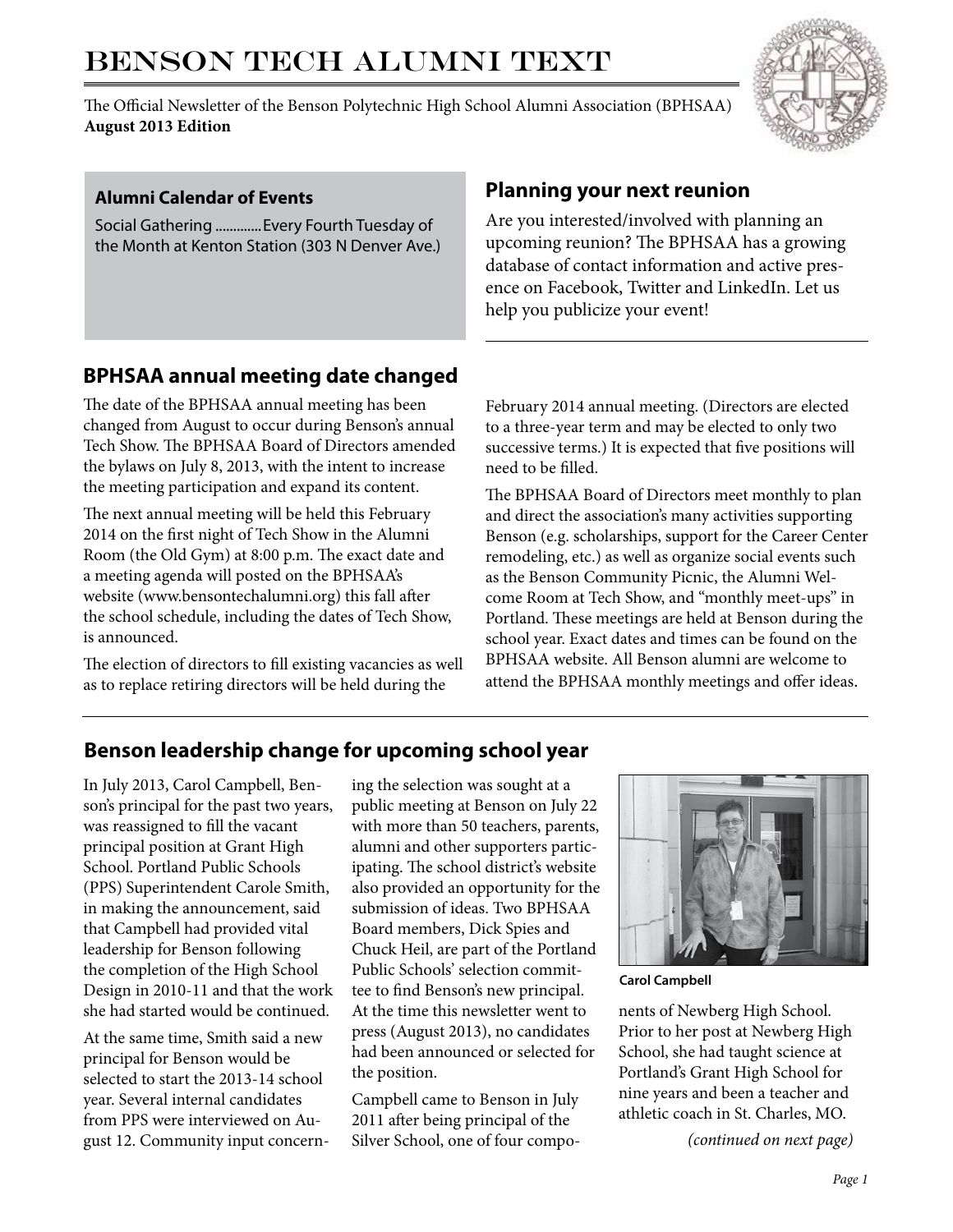## **Career counseling center remodeling and media event - volunteers needed**

The BPHSAA is supporting an initiative by the Benson counselors to remodel the school's existing counseling center. The remodeled space will expand the center's capability to counsel students and to better acquaint them with career opportunities. Alumni volunteers have helped with the repairs and painting during July. A final day of painting with media coverage is planned for September. The BPHSAA has paid for the design work and some of the supplies. For more information or to volunteer, contact Donald Wear, Class of '77 and BPHSAA Board member at DonaldWear@yahoo.com.

## **Volunteer counselors needed for upcoming school years**

A number of alumni have already offered to work part-time in the newly remodeled counseling center as volunteer counselors a few hours each week through the coming school year. The center is hoping to have up to 40 trained volunteers to help out in the coming school year. The center's staff is providing a short training course to prepare volunteers to work with students concerning career and school issues and questions. This is a wonderful opportunity for alumni to give back to Benson, to share our experiences/wisdom with current students, and to provide guidance for career opportunities/advanced education. If you'd like more information or are interested in volunteering, contact Benson Counselor Amy Henry, at amy.henry@pps.net.

## *Three alumni-funded scholarships awarded*

At the 2013 Benson High School Awards Ceremony, roughly \$3,400 in scholarships funded by the Benson Polytechnic High School Alumni Scholarship Fund were given to three graduating seniors: Greeley Guinn (Communications) will attend PCC with a general focus; Isabela Gomez (Health Occupations) will continue a medical career at PCC; and Ryan Girres (Automotive Technology) will study business at Mt. Hood Community College.

These scholarships are funded by the annual earnings on monies raised by BPHSAA and invested in the Oregon Community Foundation. They are given to graduates to attend a two-year school or a special training program. Since the inception of scholarship program, more than 40 Benson students have received scholarships. While the BPHSAA has an annual fundraising effort each December, donations of any amount are welcome any time. These donations will, at noted earlier, be added to the money previously invested. Donations may be sent directly to The Oregon Community Foundation, Suite 100, 1221 SW Yamhill Street, Portland, Oregon 97205 and made payable to "The Oregon Community Foundation" with a memo reading "Benson Polytechnic High School Alumni Scholarship Fund."

### *Benson leadership change for upcoming school year, continued from Page 1*

During her two years at Benson, Campbell was a passionate and effective champion for Benson's Career Technical Education (CTE) programs while simultaneously increasing Benson's high academic performance. Several technical programs (drafting/design, computer science, and health occupation classes) were restored or enhanced after recent budget cuts and new classes were added in robotics and geometry for construction. Vigorous efforts were made to strengthen existing relations with businesses already partnering with Benson, as

well as establishing new alliances to offer more career learning experiences for Benson students, including tours, in-class presentations and student apprenticeships. When the opportunity presented itself, Campbell signed a memorandum of understanding (MOU) between Benson and the Oregon Institute of Technology (OIT), which will open doors to multiple opportunities for students in the coming years.

Campbell was an active supporter of Benson student activities including regularly attending athletic events and other student programs. She attempted to increase parent involvement at Benson initiating a weekly newsletter to parents and attending almost every Parent Teacher Student Association monthly meeting. From her first month at Benson, she developed a close working relationship with Benson's alumni, attending monthly BPHSAA meetings and the annual Benson Community Picnic.

The BPHSAA wishes to thank Carol Campbell for her superb efforts at Benson and wishes her success in her new position.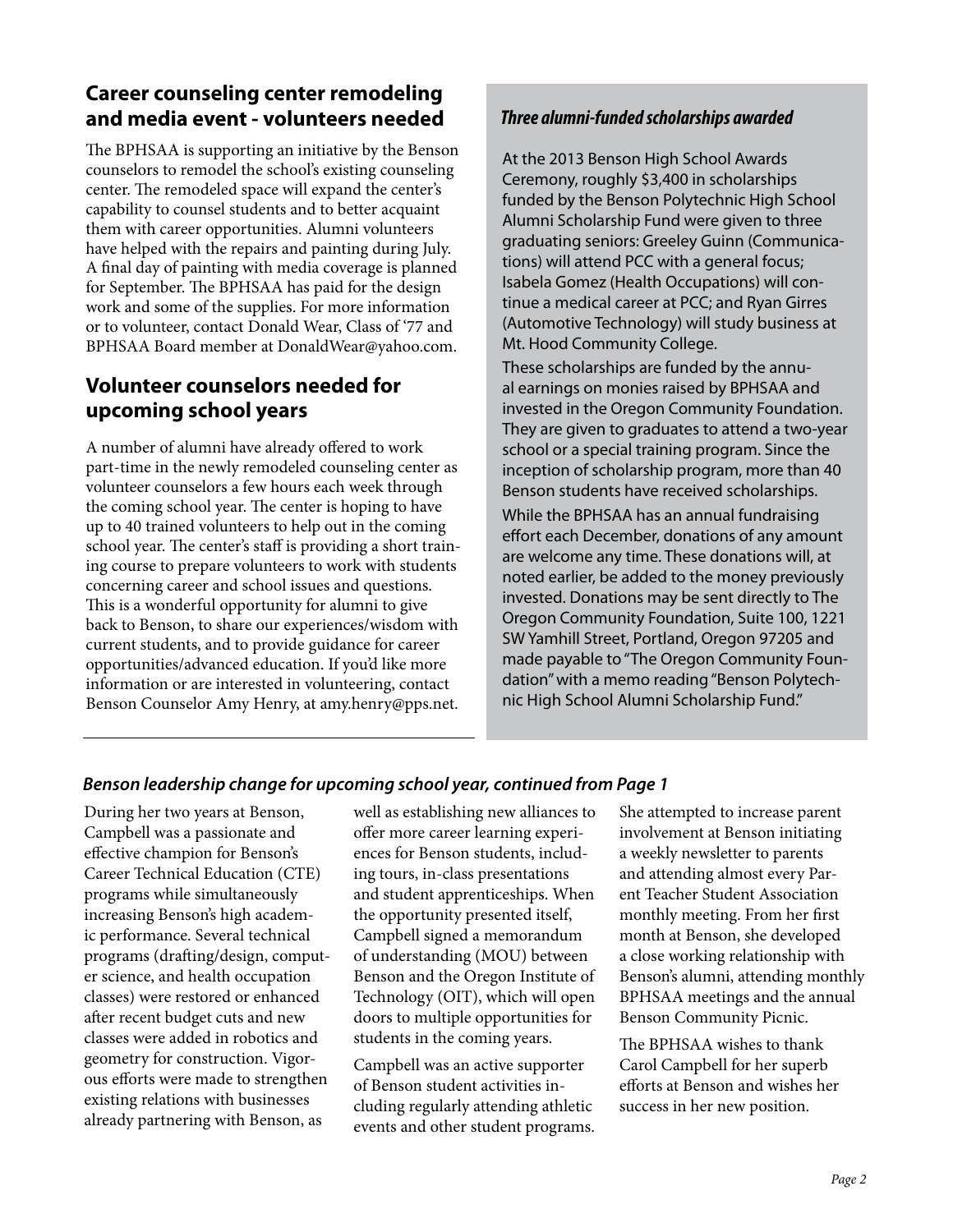# **A five-year plan for Benson High School**

A five-year plan to guide the further development and growth of Benson High School is being developed by the Benson Site Council. This plan, perhaps the first in Portland and Oregon, is expected to better focus the efforts of Benson's teachers and staff, business partners, parents and alumni on the highest-priority ways to directly benefit Benson's students. Available resources for Benson's programs are expected to be tight in the coming years even with donations from Benson's valuable partners and the alumni. A plan will also help in channeling those resources to the great need.

The plan has 10 major goals grouped into Instruction, Community Building, and Development. Each goal is accompanied by measurable tasks or steps in each year. While not dependent upon the PPS District's approval of a "grow trajectory" for increased enrollment, the plan does incorporate such a review and discussion. It envisions the involvement of parents, partners and alumni in many of the tasks.

A draft of the five-year plan was given to the rest of Benson's teachers for their review and comment over the summer. It is expected that their comments as well as those from the PTSA/parents, the Portland Business Alliance and partners, and the alumni will be incorporated by the Site Council into a final plan in September. Implementation is expected to begin this fall as well.

Concurrent with the effort on a five-year plan, the BPHSAA's Long Term Development Committee has been working to refine a longer term vision for Benson. This effort, with school involvement, is focusing on long term partners and the eventual rebuilding of Benson with future bond money. Developing strong and relevant partners is important for the experiences and knowledge that business and post-secondary schools bring to Benson students as well as resources they might offer for the development and operation of the school. Consideration is even being given to their physical presence in a rebuilt Benson.

The Committee has recently aligned itself with a similar committee at Lincoln High School to attract the PPS School Board's attention to put both of these important inner-city schools on the next bond measure now planned for November 2016. The district has indicated that it would welcome input this coming January regarding a next bond measure. If the Committee's work is accepted, additional conceptual work for Benson might be immediately supported with money from the current bond funds.

## **Benson's enrollment cap**

Since the completion of the High School Redesign effort in 2010, Benson High School's total enrollment has been set at 850 students, and with a further cap of 250 on the number of entering ninth-grade students each year. Each year since then, Benson's teachers and staff have visited every eighth-grade class in Portland telling them of the opportunities at Benson. That effort combined with the growing interest of parents and students in handson technical learning have resulted in about 400 applicants annually. Through a lottery process, 250 students are selected for the entering freshman class.

Several attempts by Carol Campbell, then Benson's principal, and alumni

and supporters have been made to increase both the entering class and the overall enrollment . Though the "cap" was not changed this past spring despite very vocal requests and an pointed editorial in The Oregonian, Portland Public Schools (PPS) Superintendent Carole Smith, and several members of the PPS School Board indicated that the issue would be addressed before the next application process occurs in February 2014.

It is expected that Benson's staff, backed by the Benson Site Council's Five-Year Plan (see article above), will meet with Carole Smith and the PPS School Board this fall too discuss the inequities of denying interested students and families of



**BPHSAA Board members rally in support of raising Benson's enrollment cap.**

the opportunity to pursue a technical education in today's economic environment. It is hoped that this discussion will put Benson's enrollment on a "growth trajectory," as suggested by The Oregonian, incrementally increasing Benson's enrollment while keeping the enrollment of Portland's neighborhood high schools in balance.